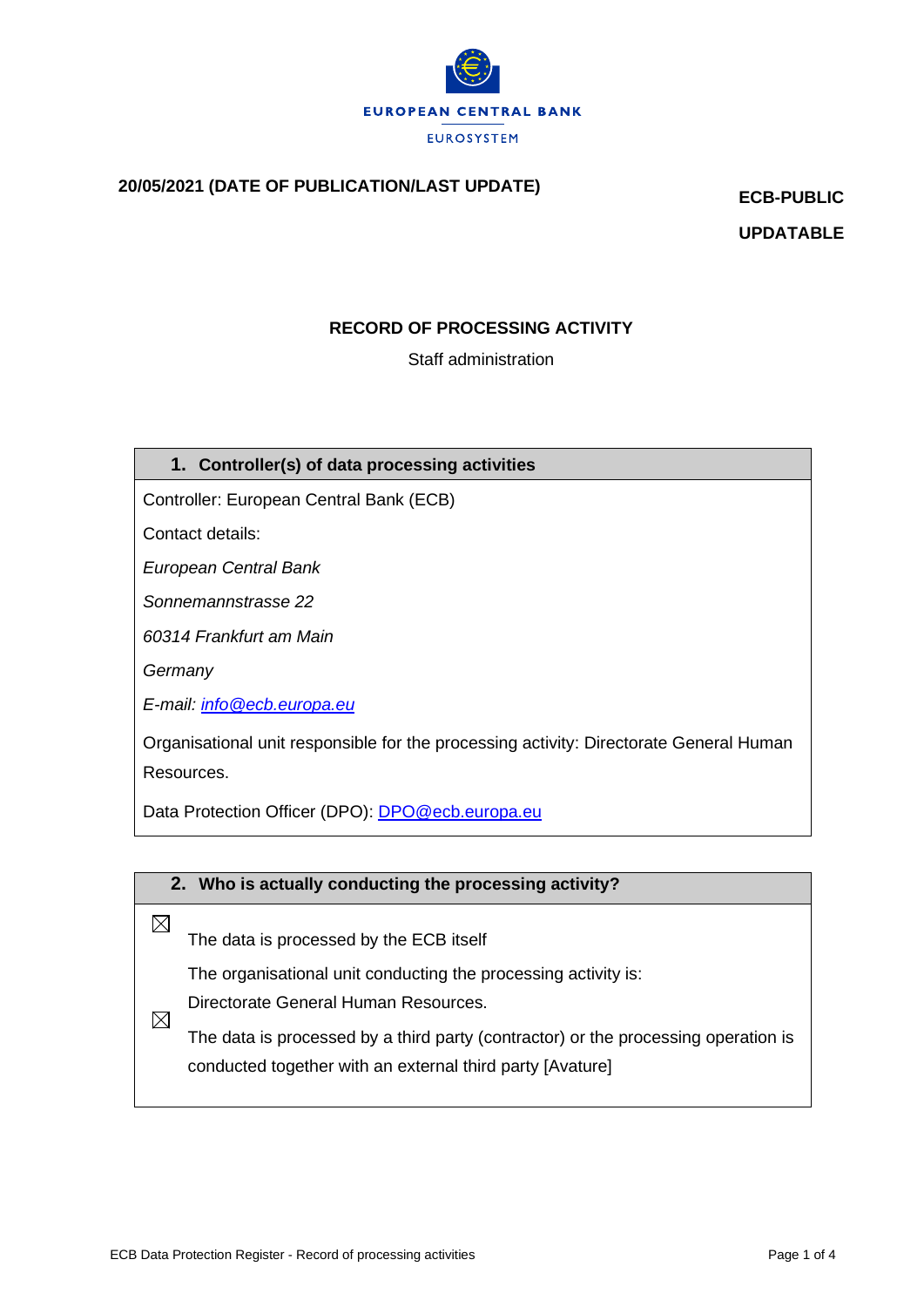Contact point at external third party (e.g. Privacy/Data Protection Officer): Avature Data Protection Officer Ms Beatriz Quintana [\(beatriz.quintana@avature.net\)](mailto:beatriz.quintana@avature.net)

#### **3. Purpose of the processing**

The data are processed to allow the following ECB-wide activities:

- Organisational planning (including analysis and reporting);
- Personnel administration (including HR master data management and position planning);
- Payroll administration;
- Personnel time management (including attendances and leave administration);
- Learning solutions (including training administration);
- Personnel cost planning;
- Enterprise compensation management;
- Pension administration;
- Talent management and;
- Talent acquisition.

The solution software is SAP (mySAP ERP) and, in the context of talent acquisition and management, Avature.

#### **4. Description of the categories of data subjects**

- $\boxtimes$ ECB employee(s)
- Externals (agency staff, consultants, trainees, secondees, prospects and  $\boxtimes$ applicants, headhunters)
- $\boxtimes$ NCB or NCA counterparts (in the ESCB or SSM context)
- $\boxtimes$  Visitors to the ECB, including conference participants and speakers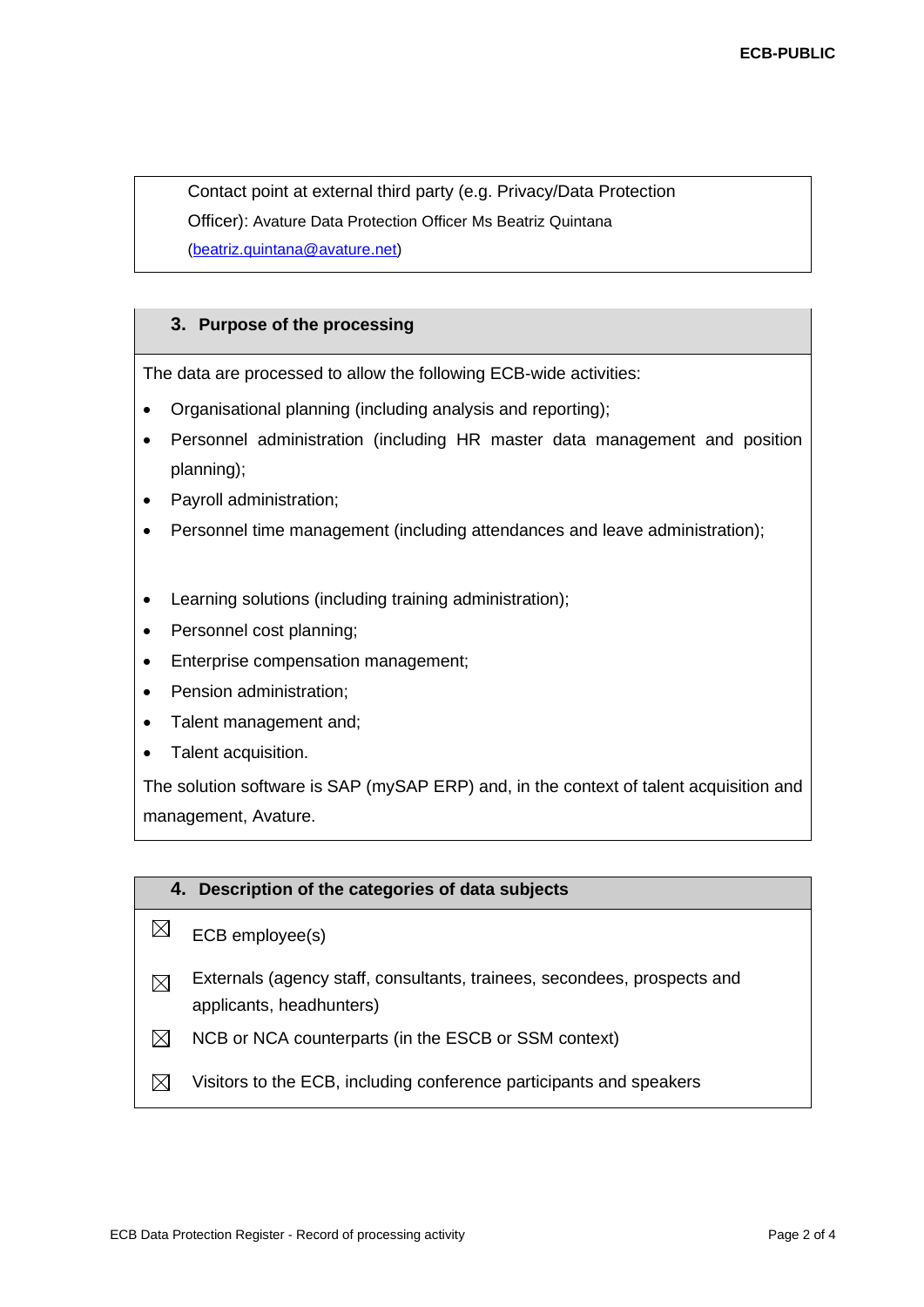- $\boxtimes$ Contractors providing goods or services
- $\boxtimes$ Relatives of the data subject

#### **5. Description of the categories of personal data processed**

- $\boxtimes$ Personal details (name, address etc)
- $\boxtimes$ Education & Training details
- $\boxtimes$ Employment details
- $\boxtimes$ Financial details
- $\boxtimes$ Family, lifestyle and social circumstances
- $\boxtimes$ Goods or services provided
- $\boxtimes$ Other: *Appraisal, Leave, Pension*

## **6. The categories or recipients to whom the personal data have been or will be disclosed, including the recipient(s) of the data in Member States, third countries or international organisations**

- $\boxtimes$ Data subjects themselves
- $\boxtimes$ Managers of data subjects
- $\boxtimes$ Designated ECB staff members

## **7. Retention time**

For the activities outlined in section 3, the ECB Filing and Retention Plan sets out the following retention periods:

• Organisational planning (including analysis and reporting) – 5-10 years;